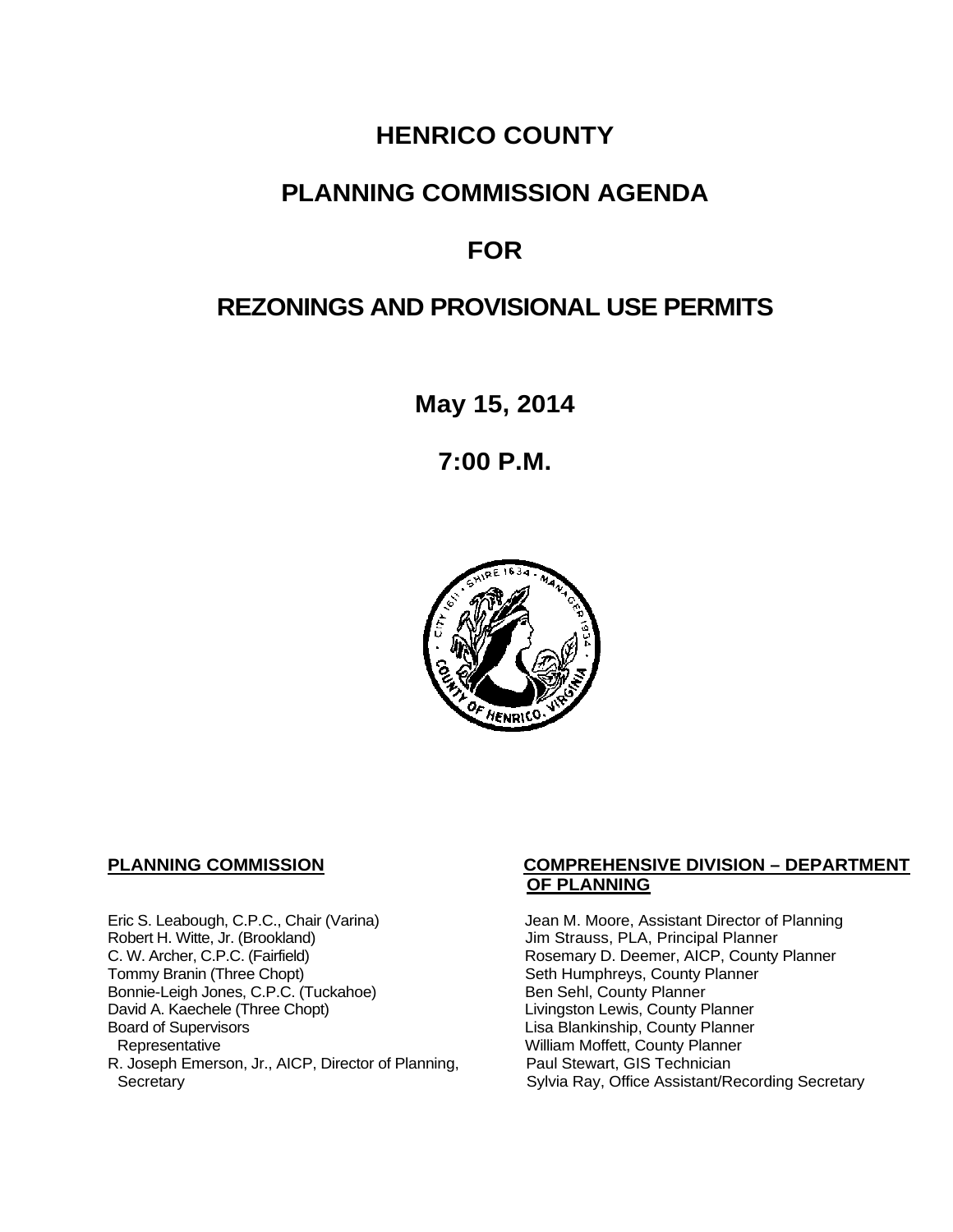#### **PLANNING COMMISSION REZONING MEETING FINAL AGENDA MAY 15, 2014**

**BEGINNING AT 7:00 P.M.**

**WELCOME:**

**PLEDGE OF ALLEGIANCE:**

**RECOGNITION OF NEWS MEDIA:**

**CALL TO ORDER:**

**REQUESTS FOR WITHDRAWALS AND DEFERRALS: (0); (5)**

**REQUESTS FOR EXPEDITED ITEMS: (1)**

**CASES TO BE HEARD: (2)**

#### **FAIRFIELD:**

**REZ2014-00018 Guy Blundon:** Request to amend proffered conditions accepted with Rezoning case C-33C-04 on Parcels 784-749-1627 and 784-748-2576 located on the west line of Brook Road (U.S. Route 1), approximately 875' south of its intersection with Hilliard Road (State Route 161). The applicant proposes to amend Proffer 2 related to age restrictions and Proffer 3 related to enforcement of age restrictions. The existing zoning is R-5C General Residence District (Conditional). The 2026 Comprehensive Plan recommends Multi-Family Residential, density should not exceed 19.8 units per acre and Environmental Protection Area. Part of the site is located in the Enterprise Zone. **Staff – Lisa Blankinship**

**Recommended for Denial**

**REZ2014-00019 Andrew M. Condlin for Romm Development Company, LLC:**  Request to conditionally rezone from R-4 One-Family Residence District, R-5 General Residence District and O/SC Office/Service (Conditional) to RTHC Residential Townhouse District (Conditional) Parcels 782-757-2904, 782-756-3992, -4880, -6562, -6951, -9451,-6636, -4861, and part of Parcel 782-757-3717 containing 5.689 acres, located on the southwest line of E. Parham Road at its intersection with Villa Park Drive. The applicant proposes a residential townhouse development of no more than 49 units. The RTH District allows a maximum density of nine (9) units per acre. The use will be controlled by zoning ordinance regulations and proffered conditions. The 2026 Comprehensive Plan recommends Office and Office/Service. **Staff – Rosemary Deemer (Deferral Requested to the June 12, 2014 Meeting) Deferred to the June 12, 2014 Meeting**

**May 16, 2014**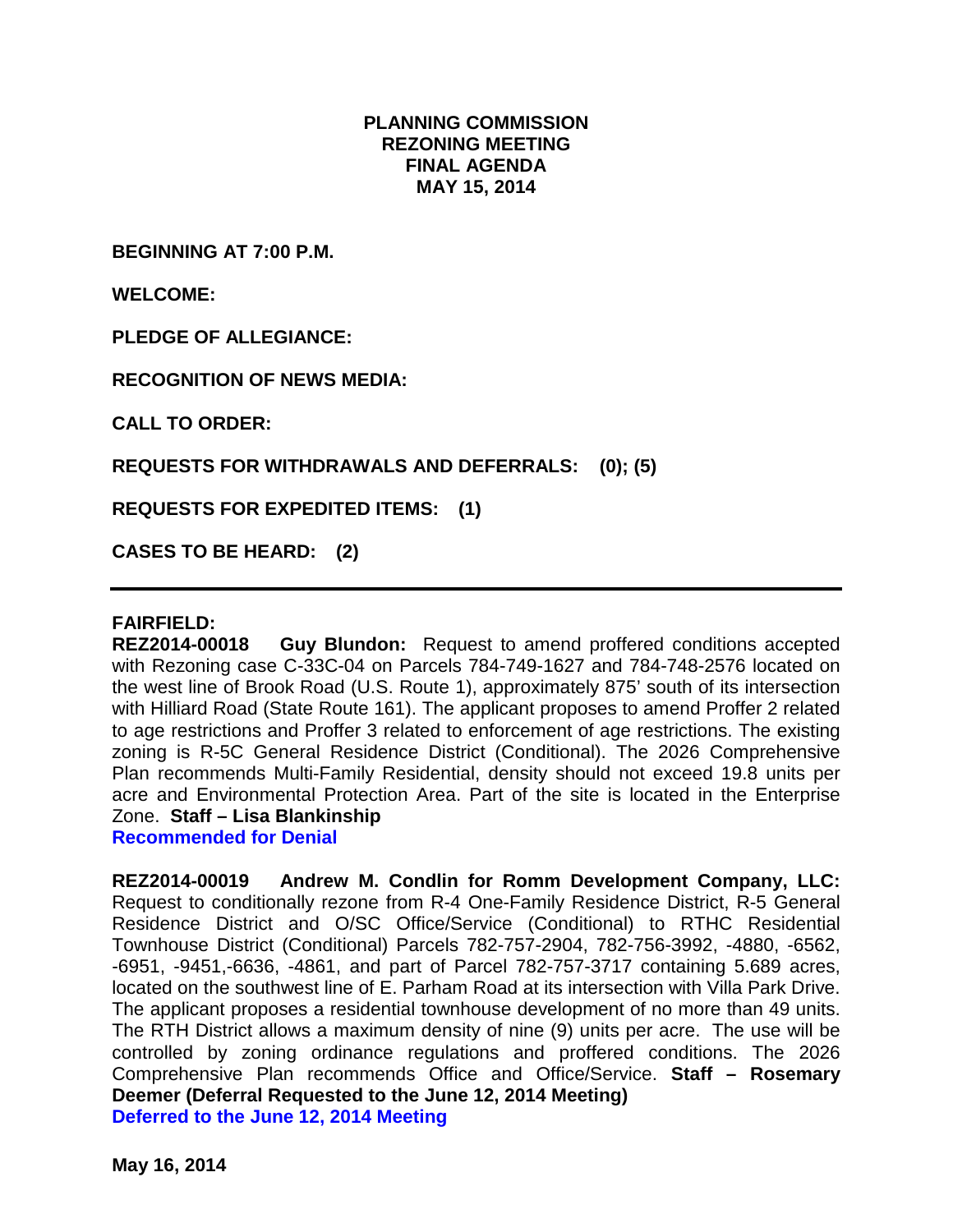**THREE CHOPT:** 

None.

### **TUCKAHOE:**

**PUP2014-00013 Chip Yeager for T-Mobile NE, LLC:** Request for a Provisional Use Permit under Sections 24-95(a)(3), 24-120 and 24-122.1 of Chapter 24 of the County Code to regulate and bring an existing 164' high monopole-style telecommunications tower into conformance on Parcel 736-742-4060, located on the north line of Patterson Avenue (State Route 6) approximately 400' west of Westbriar Drive. The existing zoning is B-1 Business District. The 2026 Comprehensive Plan recommends Environmental Protection Area. **Staff – Livingston Lewis Recommended for Approval**

**BROOKLAND:**

#### *(Deferred from the March 13, 2014 Meeting)*

**PUP2014-00001 Malachi M. Mills for Bobby Marchetti:** Request for a Provisional Use Permit under Sections 24-58.2(d), 24-120 and 24-122.1 of Chapter 24 of the County Code in order to allow outdoor dining for a proposed restaurant on part of Parcel 767-757-8360 located 95' east of the east line of Hungary Spring Road approximately 1,025' south of its intersection with Staples Mill Road (U.S. Route 33). The existing zoning is B-2C Business District (Conditional). The 2026 Comprehensive Plan recommends Commercial Concentration and Office. **Staff – Lisa Blankinship (Deferral Requested to the July 10, 2014 Meeting)**

**Deferred to the July 10, 2014 Meeting**

# *(Deferred from the April 10, 2014 Meeting)*

**Cameron Palmore for Yunus Vohra:** Request to conditionally rezone from A-1 Agricultural District and R-2A One-Family Residence District to R-2AC One-Family Residence District (Conditional) Parcels 764-760-9037, 764-760-8515, 765- 760-1906, and 765-760-0929 containing 5.14 acres, located on the south line of Hungary Road at its intersection with Hastings Mill Drive. The applicant proposes a single-family residential development not to exceed 10 residential units. The R-2A District allows a minimum lot size of 13,500 square feet and a maximum gross density of 3.22 units per acre. The use will be controlled by proffered conditions and zoning ordinance regulations. The 2026 Comprehensive Plan recommends Suburban Residential 2, density should not exceed 3.4 units per acre. **Staff – Seth Humphreys (Deferral Requested to the July 10, 2014 Meeting)**

**Deferred to the July 10, 2014 Meeting**

### *(Deferred from the April 10, 2014 Meeting)*

**REZ2014-00005 Andrew M. Condlin for Nobility Investments, LLC:** Request to amend proffered conditions accepted with Rezoning Case C-46C-83 on Parcel 768- 747-0824 located on the north line of Glenside Drive approximately 385' west of its intersection with Bethlehem Road. The applicant proposes to replace all proffers in order to allow hotels as a permitted use. The existing zoning is B-2C Business District (Conditional). The 2026 Comprehensive Plan recommends Commercial Arterial. **Staff – Livingston Lewis (Deferral Requested to the June 12, 2014 Meeting) Deferred to the June 12, 2014 Meeting**